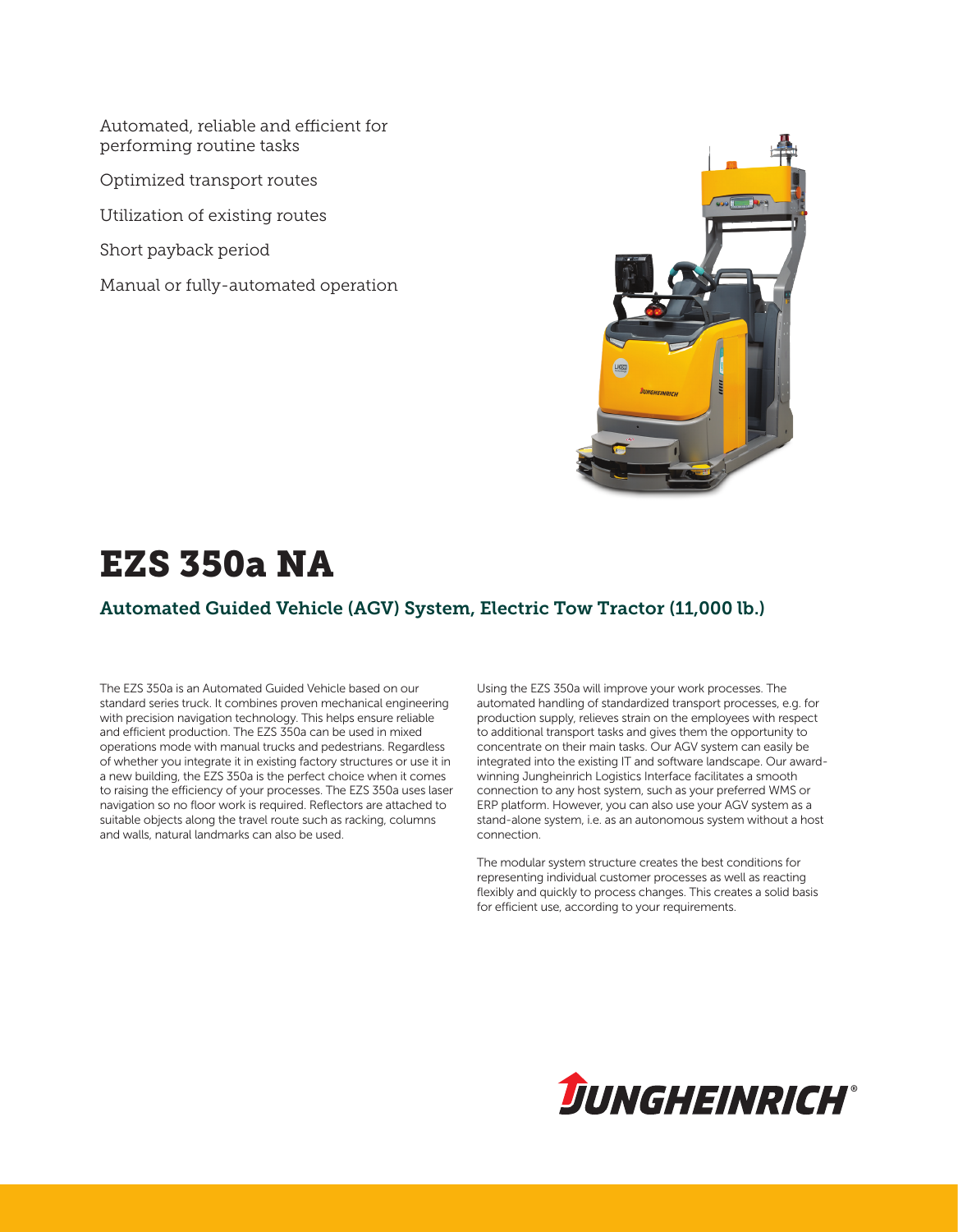### **EZS 350a NA**



Performance Diagram EZS 350a NA



Speed in automatic mode Speed in automatic mode

Maximum speed in automatic mode 3.4 mph (red line in diagram). Optional raised travel Maximum speed in automatic<br>mode 3.4 mph (red line in<br>diagram). Optional raised travel<br>speed with additional sensor.

#### Reading examples: Reading examples:

1. The EZS 350a NA operates with a 6,600 lb. load on a level surface. To do this, it requires a drawbar pull of 135 lbs. and can achieve an approximate speed of 6.1 mph.

2. The EZS 350a NA is able to drive up a 6% gradient with a 4,400 lbs. load. To do this, it requires a drawbar pull of 501 lbs. and can achieve an approximate speed of 2.9 mph. 1. The EZS 350a NA operates with<br>a 6,600 lb. load on a level surface.<br>To do this, it requires a drawbar<br>pull of 135 lbs. and can achieve<br>an approximate speed of 6.1 mph.<br>2. The EZS 350a NA is able to<br>drive up a 6% gradien

#### Notes: Notes:

Continuous operation not possible for the EZS 350a NA above 224.8 lbs.

For inclines greater than 4% it is recommended that braked trailers be used.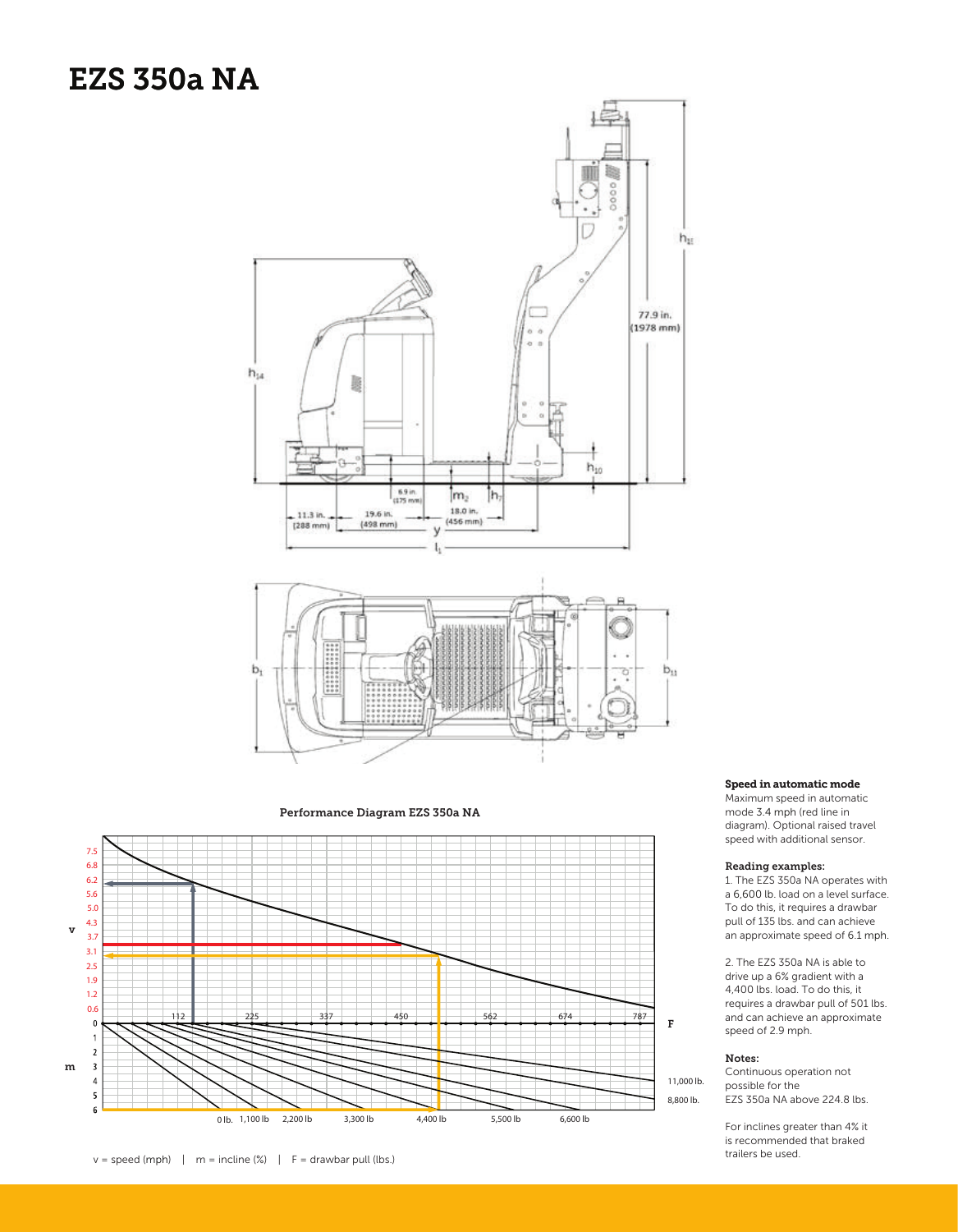## Technical data as of: 01/2019

|                           | 1.1                                                                                                                                                                        | Manufacturer                                                                                                                                                                                                                                                                                                                                                 |                       |            |            | Jungheinrich                     |                               |     |  |
|---------------------------|----------------------------------------------------------------------------------------------------------------------------------------------------------------------------|--------------------------------------------------------------------------------------------------------------------------------------------------------------------------------------------------------------------------------------------------------------------------------------------------------------------------------------------------------------|-----------------------|------------|------------|----------------------------------|-------------------------------|-----|--|
|                           | 1.2                                                                                                                                                                        | Model                                                                                                                                                                                                                                                                                                                                                        |                       |            |            | <b>EZS 350a NA</b>               |                               |     |  |
| Characteristics           | 1.3                                                                                                                                                                        | Drive                                                                                                                                                                                                                                                                                                                                                        |                       |            |            | electric                         |                               |     |  |
|                           | 1.4                                                                                                                                                                        | Type of operation                                                                                                                                                                                                                                                                                                                                            |                       |            |            | AGV                              |                               |     |  |
|                           | $1.5\,$                                                                                                                                                                    | Load capacity / rated load                                                                                                                                                                                                                                                                                                                                   | $\hbox{\large \it Q}$ | lb         | $k g$      | 11,000                           | 5,000                         |     |  |
|                           | 1.7                                                                                                                                                                        | Rated drawbar pull                                                                                                                                                                                                                                                                                                                                           | F                     | lb-force   | Ν          | 225                              | 1,000                         |     |  |
|                           | 1.9                                                                                                                                                                        | Wheelbase                                                                                                                                                                                                                                                                                                                                                    | y                     | in         | mm         | 46.9                             | 1,149                         |     |  |
|                           | 2.1                                                                                                                                                                        | Service weight without battery                                                                                                                                                                                                                                                                                                                               |                       | lb         | kg         | 2,939                            | 1,333                         |     |  |
| Weights                   | 2.3                                                                                                                                                                        | Axle loading, no load, front / rear                                                                                                                                                                                                                                                                                                                          |                       | lb         | kg         | 1,629<br>1,310                   | 594                           | 739 |  |
| Wheels, Chassis           |                                                                                                                                                                            |                                                                                                                                                                                                                                                                                                                                                              |                       |            |            |                                  |                               |     |  |
|                           | 3.1                                                                                                                                                                        | Tire type / material                                                                                                                                                                                                                                                                                                                                         |                       |            |            | Vulkollan <sup>®</sup>           |                               |     |  |
|                           | 3.2                                                                                                                                                                        | Tire size (drive)                                                                                                                                                                                                                                                                                                                                            |                       | in         | mm         | $9.1 \times 3.0$                 | $230 \times 77$               |     |  |
|                           | 3.3                                                                                                                                                                        | Tire size (rear)                                                                                                                                                                                                                                                                                                                                             |                       | in         | mm         | $9.8 \times 3.1$                 | 250 x 80                      |     |  |
|                           | 3.5                                                                                                                                                                        | Wheels, number, steer / load (x=driven)                                                                                                                                                                                                                                                                                                                      |                       |            |            | 1x/2                             |                               |     |  |
|                           | 3.6                                                                                                                                                                        | Tread width, rear                                                                                                                                                                                                                                                                                                                                            | $b_{11}$              | in         | mm         | 26.8                             | 680                           |     |  |
|                           | 4.2.1                                                                                                                                                                      | Total height (incl. scanner)                                                                                                                                                                                                                                                                                                                                 | $h_{15}$              | in         | mm         | 89.5                             | 2,273                         |     |  |
|                           | 4.8                                                                                                                                                                        | Step height                                                                                                                                                                                                                                                                                                                                                  | h <sub>7</sub>        | in         | mm         | 4.9                              | 125                           |     |  |
|                           | 4.12                                                                                                                                                                       | Coupling height                                                                                                                                                                                                                                                                                                                                              | $h_{10}$              | in         | mm         | 6.22                             | 1582)                         |     |  |
| Dimensions                | 4.19                                                                                                                                                                       | Overall length                                                                                                                                                                                                                                                                                                                                               | $\mathsf{l}_1$        | in         | mm         | 77.2 <sup>5</sup>                | 1,9625                        |     |  |
|                           | 4.21                                                                                                                                                                       | Overall width                                                                                                                                                                                                                                                                                                                                                | $b_1 / b_2$           | in         | mm         | 38.6                             | 980                           |     |  |
|                           | 4.32                                                                                                                                                                       | Ground clearance at center of wheelbase                                                                                                                                                                                                                                                                                                                      | m <sub>2</sub>        | in         | mm         | 2.0                              | 50                            |     |  |
|                           | 4.33                                                                                                                                                                       | Minimum outside turning radius                                                                                                                                                                                                                                                                                                                               | Wa                    | in         | mm         | 57.7                             | 1,466                         |     |  |
|                           | 5.1                                                                                                                                                                        | Travel speed, loaded / no load                                                                                                                                                                                                                                                                                                                               |                       | mph        | km/h       | $5.0 / 7.8$ <sup>1) 4)</sup>     | $8.0 / 12.5$ <sup>1) 4)</sup> |     |  |
|                           | 5.5                                                                                                                                                                        | Drawbar pull, loaded / no load                                                                                                                                                                                                                                                                                                                               |                       | lb - force | N          | 225 <sup>3</sup>                 | $1,000^{3}$                   |     |  |
|                           | 5.6                                                                                                                                                                        | Maximum drawbar pull, loaded / no load                                                                                                                                                                                                                                                                                                                       |                       | lb - force | ${\cal N}$ | 832                              | 3,700                         |     |  |
| Performance<br>Electrical | 5.10                                                                                                                                                                       | Brakes - service                                                                                                                                                                                                                                                                                                                                             |                       |            |            | reverse current / regenerative   |                               |     |  |
|                           | $5.11$                                                                                                                                                                     | Brakes - parking                                                                                                                                                                                                                                                                                                                                             |                       |            |            | automatic electric spring loaded |                               |     |  |
|                           | 6.1                                                                                                                                                                        | Drive motor (rating 60 min.)                                                                                                                                                                                                                                                                                                                                 |                       | HP         | kW         | 3.8                              | 2.8                           |     |  |
|                           | 6.4                                                                                                                                                                        | Battery voltage / nominal capacity K5                                                                                                                                                                                                                                                                                                                        |                       | $\vee$     | Ah         | 24/620                           |                               |     |  |
|                           | 6.5                                                                                                                                                                        | Battery weight, minimum / maximum                                                                                                                                                                                                                                                                                                                            |                       | lb         | kg         | consult factory                  |                               |     |  |
|                           | 6.5.1                                                                                                                                                                      | Battery dimensions (length x width x height)                                                                                                                                                                                                                                                                                                                 |                       | in         | mm         | consult factory                  |                               |     |  |
| Other                     | 8.1<br>8.4                                                                                                                                                                 | Type of drive control<br>Sound level at driver's ear                                                                                                                                                                                                                                                                                                         |                       | dB(A)      |            | AC speedCONTROL<br>66            |                               |     |  |
|                           |                                                                                                                                                                            |                                                                                                                                                                                                                                                                                                                                                              |                       |            |            |                                  |                               |     |  |
|                           | 4) See diagram                                                                                                                                                             | 5) Without option S3000, without tow hitch, as different tow hitch types (lengths) are available                                                                                                                                                                                                                                                             |                       |            |            |                                  |                               |     |  |
|                           |                                                                                                                                                                            | Note: Equipping this model (these models) with a power source (e.g. Lithium-ion, Hydrogen Fuel cell, etc.) that has not been previously approved by the factory is considered<br>modification. Per OSHA 1910.178 and ANSI/ITSDF B56.1, please consult with your factory representative prior to installing any non-OEM power source that has not been previc |                       |            |            |                                  |                               |     |  |
|                           | approved.<br>This specification sheet only provides technical values for the standard truck. Non-standard tires, different masts, additional equipment, etc. could produce |                                                                                                                                                                                                                                                                                                                                                              |                       |            |            |                                  |                               |     |  |
|                           | other values. Rights reserved for technical changes and improvements.                                                                                                      |                                                                                                                                                                                                                                                                                                                                                              |                       |            |            |                                  |                               |     |  |